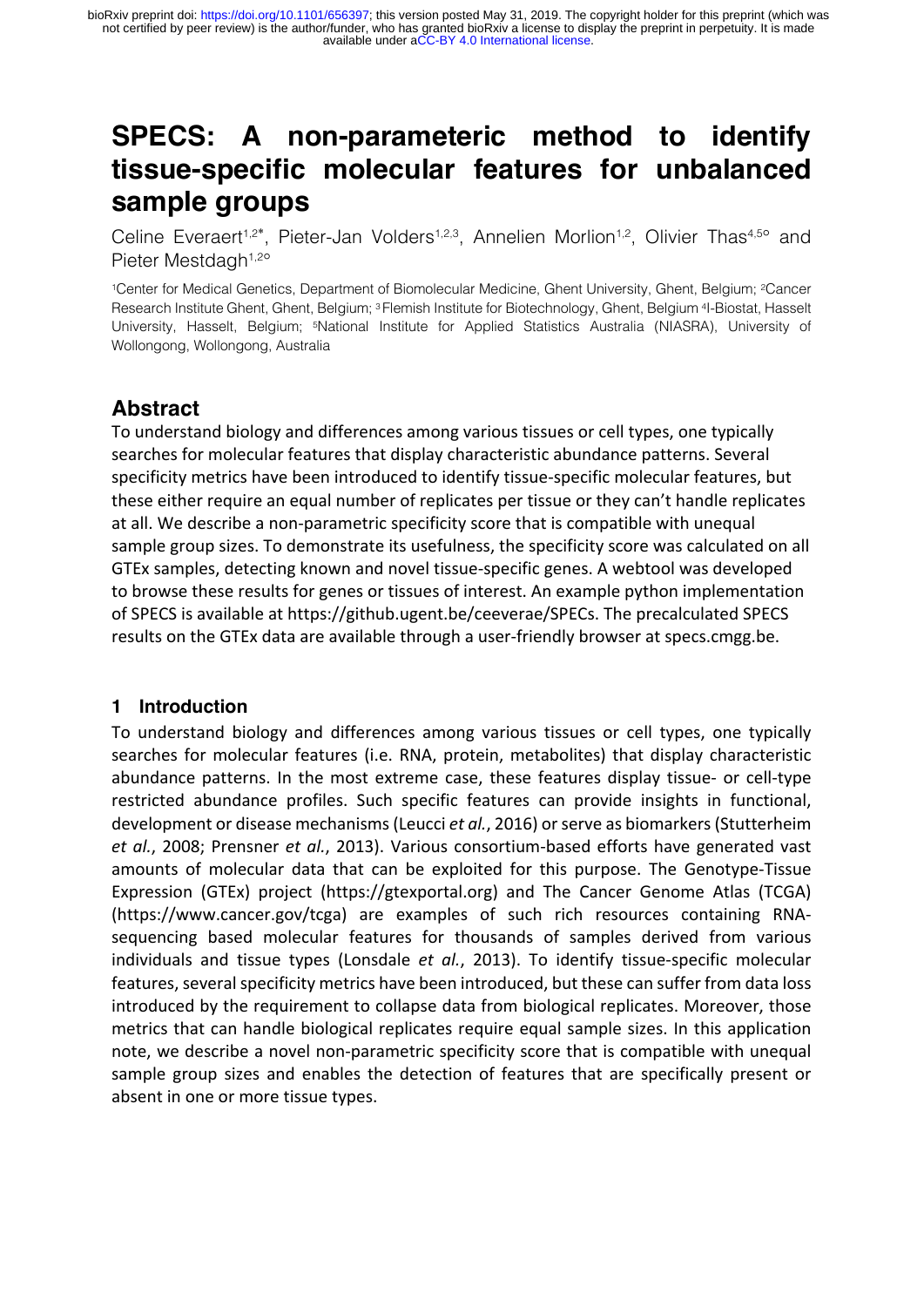available under [aCC-BY 4.0 International license.](http://creativecommons.org/licenses/by/4.0/) not certified by peer review) is the author/funder, who has granted bioRxiv a license to display the preprint in perpetuity. It is made bioRxiv preprint doi: [https://doi.org/10.1101/656397;](https://doi.org/10.1101/656397) this version posted May 31, 2019. The copyright holder for this preprint (which was

#### **2 Methods**

Let the index  $d = 1,...,m<sub>d</sub>$  refer to a particular sample state. Depending on the application and whether the user wants to give weight to a certain state,  $\pi_d$  is the prevalence of state  $d$ in the target population or  $\pi_d$  is equilibrated. Suppose there are mg candidate features, i.e. g = 1,...,mg . Let Y<sub>gd</sub> denote the outcome of feature *g* in state *d* with n<sub>gd</sub> observations, so that the individual outcomes are denoted by Y<sub>gdi</sub>,  $i = 1, ..., n_{gd}$ . The Y<sub>g-d</sub> notation denotes the outcome of feature *f* in all groups but the state *d*. The index *g* will be dropped in further notations. A feature is a characteristic for a given state if its outcome distribution for the given state shows no overlap with the outcome distributions of the other states. This means a larger AUC, given by:

 $p_d = P\{Y_{-d} < Y_d\} = \sum_{k \neq d} P\{Y_k < Y_d\} \pi_k$  (1) If  $p_d$  is close to zero or one, the distributions are well separated. The probabilities  $P(Y_k < Y_d)$ are computationally fast to calculate. The probability  $P_{kd} = P{Y_k < Y_d}$  is then estimated as:

$$
\hat{P}_{kd} = \frac{1}{n_k n_d} \sum_{i=1}^{n_k} \sum_{j=1}^{n_d} I_{ki;dj}
$$

with  $I_{ki:di}$  a 0/1 indicator for the event  $Y_{ki}$ < $Y_{di}$ . Hence, an estimator of  $p_d$  is given by:

$$
\hat{p}_d = \sum_{k \neq d} \hat{P}_{kd} \pi_k
$$

Further selection of features can be performed based on the distributions of  $\hat{p}_d$ as explained in Supplemental Methods 1. As this is a computationally intensive step for large data matrices, one can opt to select features based on a threshold. In our use case, we defined state-specific features as those where the score ( $\hat p_d$ ) for one state was above 0.95 and features that were specifically absent in one state as those with a score ( $\hat{p}_d$ ) lower than 0.05. If the score of 0.95 or 0.05 was reached in multiple states, the feature was defined as specific (present or absent) for all these states. The python implementation of the method is available at https://github.ugent.be/ceeverae/SPECs.

### **3 Results**

The Genotype-Tissue Expression (GTEx v7) project (Lonsdale *et al.*, 2013) consists of RNA sequencing data from 12 766 samples belonging to 31 different tissues (7 to 1854 samples per tissue). We calculated the SPECS specificity score on normalized counts for all Ensembl (GRCh38.v85) genes (n=56 202) using all samples. For 30 of the 31 tissues, 2 (esophagus) to 7948 (testis) specifically expressed genes were identified. Most of these genes are protein coding (n=10 959), followed by lincRNAs (n=3080), antisense genes (n=2022) and pseudogenes (n=1976) (Figure 1A and Supplemental Figure 1). In addition, the method has the ability to identify genes that are highly specific for two (or more) tissues, with specificity scores that are slightly lower. As expected, the tissues with the highest number of common specific genes are biologically related such as spleen and blood, or brain and pituitary or muscle and hart.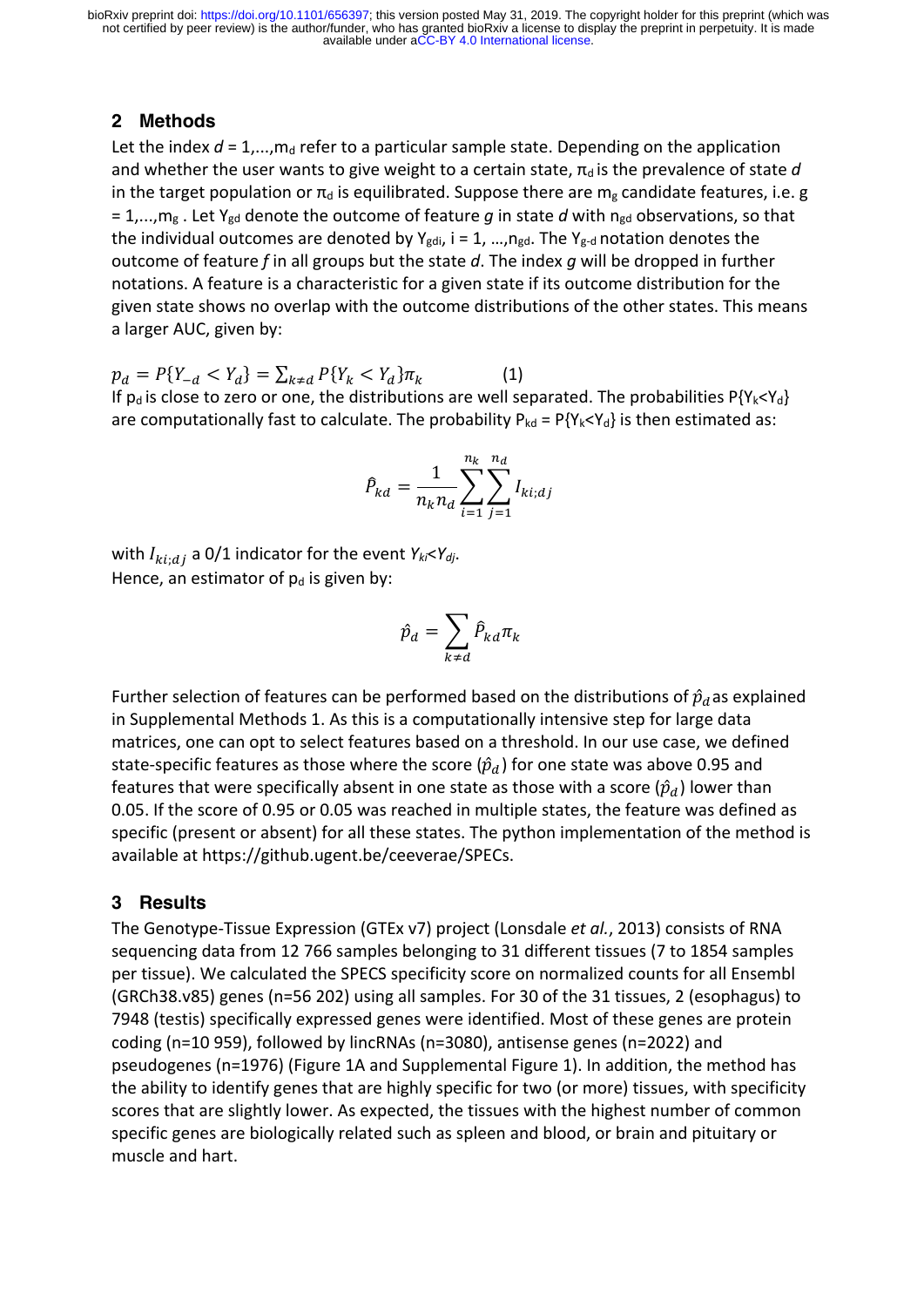available under [aCC-BY 4.0 International license.](http://creativecommons.org/licenses/by/4.0/) not certified by peer review) is the author/funder, who has granted bioRxiv a license to display the preprint in perpetuity. It is made bioRxiv preprint doi: [https://doi.org/10.1101/656397;](https://doi.org/10.1101/656397) this version posted May 31, 2019. The copyright holder for this preprint (which was



#### Figure 1 **Known and novel genes are detected as specific for various biotypes.**

A) The number of specific genes for each GTEx tissue and biotype shows that most specific genes are protein-coding. B) Cumulative distribution of the mean expression of specific genes, shows that specific protein-coding genes are higher expressed compared to the other biotypes. C) Cumulative distribution of the fold changes of specific genes and the 2nd tissue shows larger differences for lincRNA genes compared to other biotypes. D) Examples of well-known specific genes; UPK2 for bladder, KLK3 for prostate, MUC7 for adrenal gland and AMY2A for pancreas.

Besides genes that are specifically abundant in a tissue, our method also enables the identification of genes that are specifically repressed in a given tissue. These so-called disallowance genes (Thorrez *et al.*, 2010) were found for 17 tissues ranging from 2 (salivary gland) to 1989 (blood) genes. Most of these are protein coding genes (Supplemental Figure 2).

For all specifically abundant genes we calculated fold changes between the specific tissue(s) and all other tissues. The fold changes for lincRNAs were typically higher than for other biotypes, in line with previous studies in which lincRNAs were shown to be more specific compared to protein coding genes (Cabili *et al.*, 2011) (Figure 1B and Figure 1C). From our analyses, known specific genes are readily confirmed, such as kallikrein related peptidase 2 (KLK2) and 3 (KLK3, also known as PSA) for prostate, uroplakin 2 (UPK2) for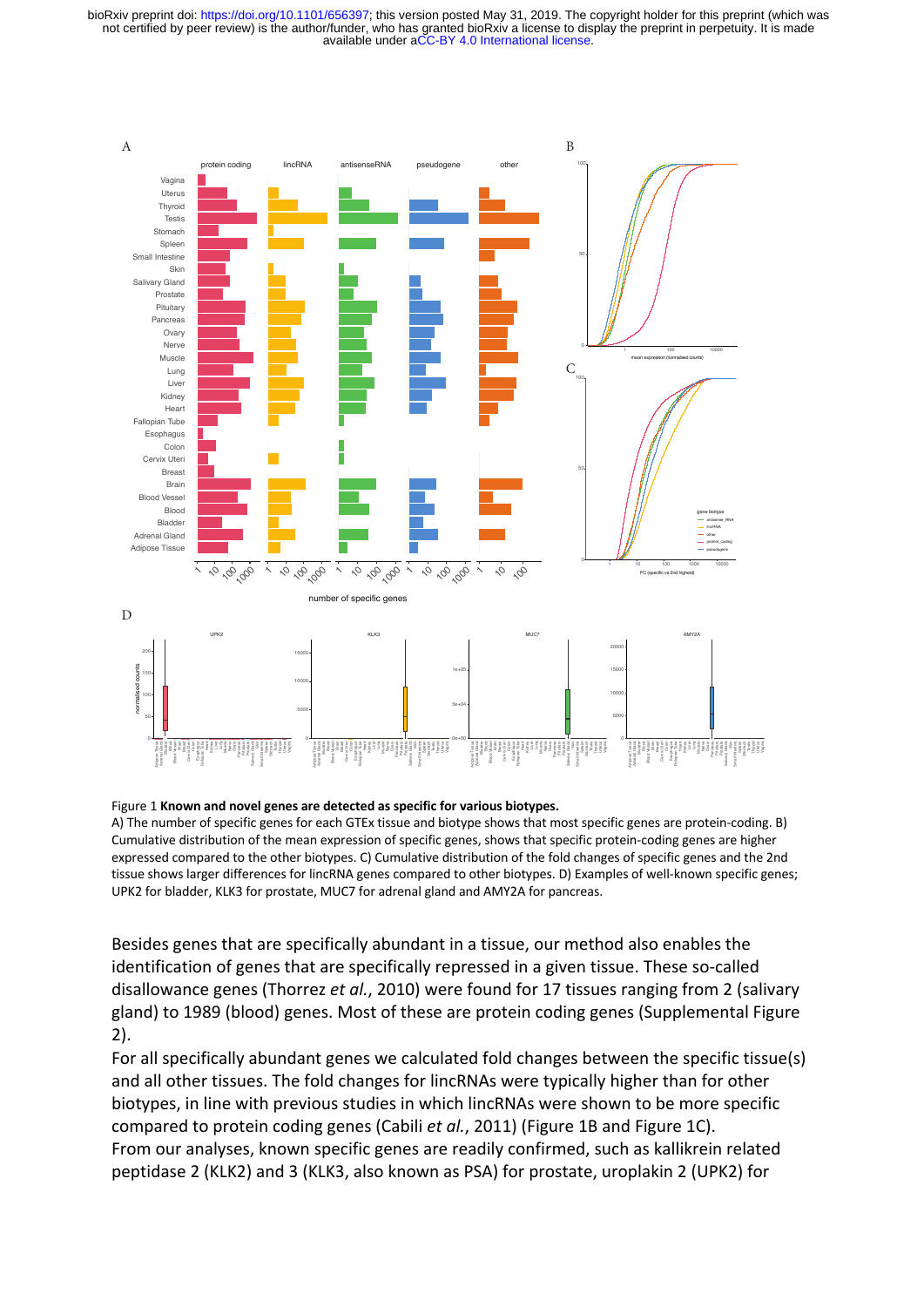available under [aCC-BY 4.0 International license.](http://creativecommons.org/licenses/by/4.0/) not certified by peer review) is the author/funder, who has granted bioRxiv a license to display the preprint in perpetuity. It is made bioRxiv preprint doi: [https://doi.org/10.1101/656397;](https://doi.org/10.1101/656397) this version posted May 31, 2019. The copyright holder for this preprint (which was

bladder, mucin 7 (MUC7) for the salivary gland and amylase alpha 2A (AMY2A) for pancreas (Figure 1D). For each tissue in GTEx, rank percentiles for the specific genes are precalculated and distilled into a web tool (specs.cmgg.be) where a user can select either their gene of interest to evaluate its specificity or a tissue of interest to identify the most specific genes.

#### **Acknowledgements**

#### **Funding**

This work has been supported by the Fund for Scientific Research Flanders (FWO), Stichting Tegen Kanker and Vocatio.

*Conflict of Interest:* none declared.

#### **References**

Cabili,M.N. *et al.* (2011) Integrative annotation of human large intergenic noncoding RNAs reveals global properties and specific subclasses. *Genes Dev.*, **25**, 1915–1927.

Leucci,E. *et al.* (2016) Melanoma addiction to the long non-coding RNA SAMMSON. *Nature*, **531**, 518–522.

Lonsdale,J. *et al.* (2013) The Genotype-Tissue Expression (GTEx) project. *Nat. Genet.*, **45**, 580–585.

Prensner,J.R. *et al.* (2013) The long noncoding RNA SChLAP1 promotes aggressive prostate cancer and antagonizes the SWI/SNF complex. *Nat. Genet.*, **45**, 1392–1398.

Stutterheim,J. *et al.* (2008) PHOX2B is a novel and specific marker for minimal residual disease testing in neuroblastoma. *J. Clin. Oncol.*, **26**, 5443–9.

Thorrez,L. *et al.* (2010) Tissue-specific disallowance of housekeeping genes: The other face of cell differentiation. *Genome Res.*, **21**, 95–105.